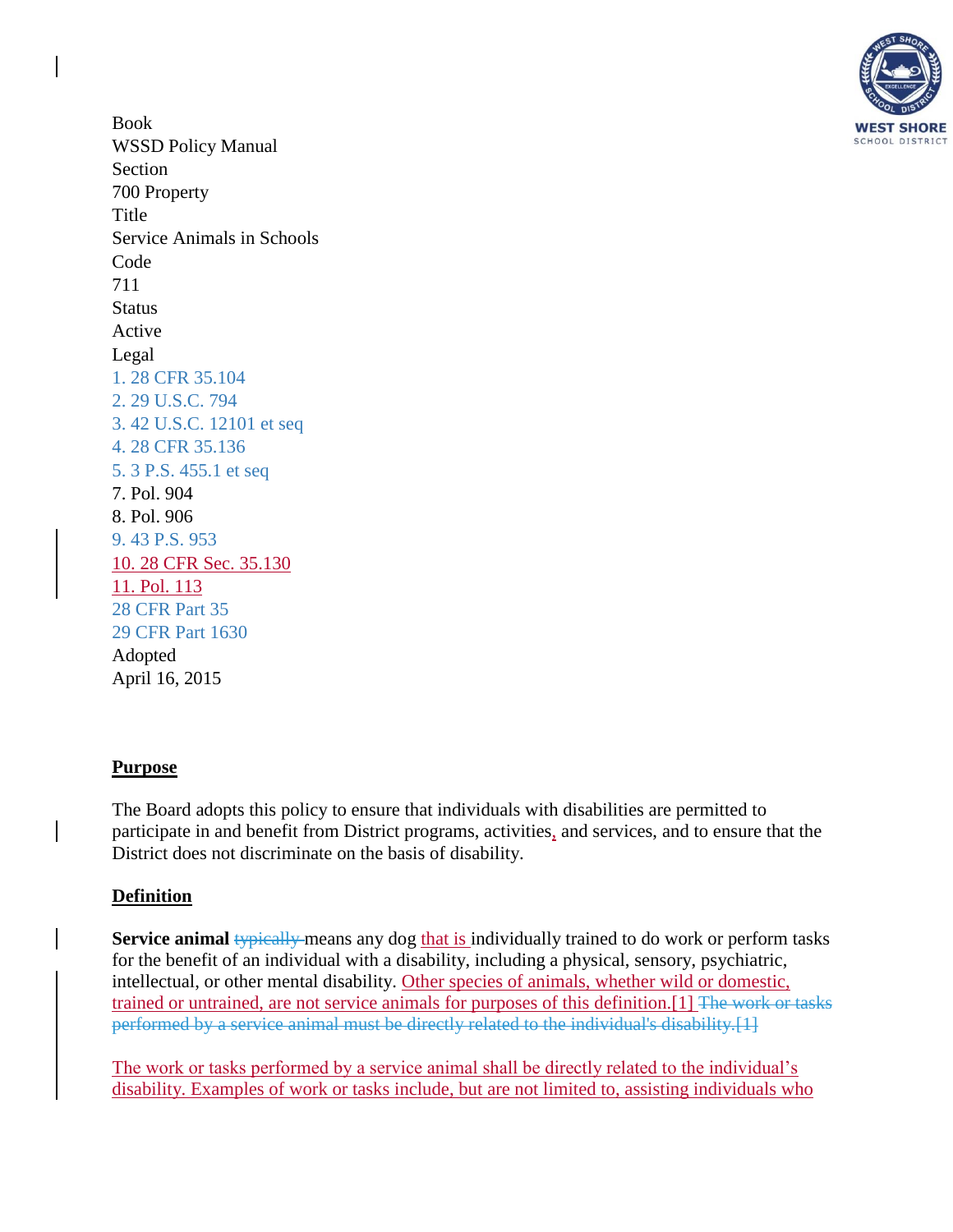

are blind or have low vision with navigation and other tasks, alerting individuals who are deaf or hard of hearing to the presence of people or sounds, providing nonviolent protection or rescue work, pulling a wheelchair, assisting an individual during a seizure, alterting individuals to the presence of allergens, retrieving items such as medicine or the telephone, providing physical support and assistance with balance and stability to individuals with mobility disabilities, and helping persons with psychiatric and neurological disabilities by preventing or interrupting impulsive or destructive behaviors.[1]

The provision of emotional support, well-being, comfort, or companionship does not constitute work or tasks for the purpose of this definition.[1]

# **Authority**

In general, pets are prohibited on school property with the exception of dog guides or service animals. Persons with disabilities have the same right as those without to the use and enjoyment of our schools. As a result, Tthe Board recognizes its duty to make reasonable accommodations for a disabled person's use of a service animal on school property.

The Board and shall permit individuals with disabilities to use service animals in District buildings; on District property; and in vehicles that are owned, leased, or controlled by the school District, upon request and submission of required documentation and, in accordance with this policy and applicable state and federal laws and regulations.[2][3][9][10] to do work or perform tasks for the benefit of an individual with a disability.

The Superintendent or designee shall develop and disseminate administrative regulations for the implementation of this to implement Board policy and accommodate individuals with disabilities requesting use of a service animal in District buildings, on District property, and in District vehicles.

The work or tasks performed by a **service animal** shall be directly related to the individual's disability. Examples of work or tasks include, but are not limited to, assisting individuals who are totally or partially blind or have low vision with navigation and other tasks, alerting individuals who are deaf or hard of hearing to the presence of people or sounds, providing nonviolent protection or rescue work, pulling a wheelchair, assisting an individual during a seizure, alerting individuals to the presence of allergens, retrieving items such as medicine or the telephone, providing physical support and assistance with balance and stability to individuals with mobility disabilities, and helping persons with psychiatric and neurological disabilities by preventing or interrupting impulsive or destructive behaviors. [1]

The provision of emotional support, well-being, comfort, increased social opportunities or companionship does not constitute work or tasks for the purpose of this definition.[1]

## **Guidelines**

Admission of Service Animals to Schools and School Property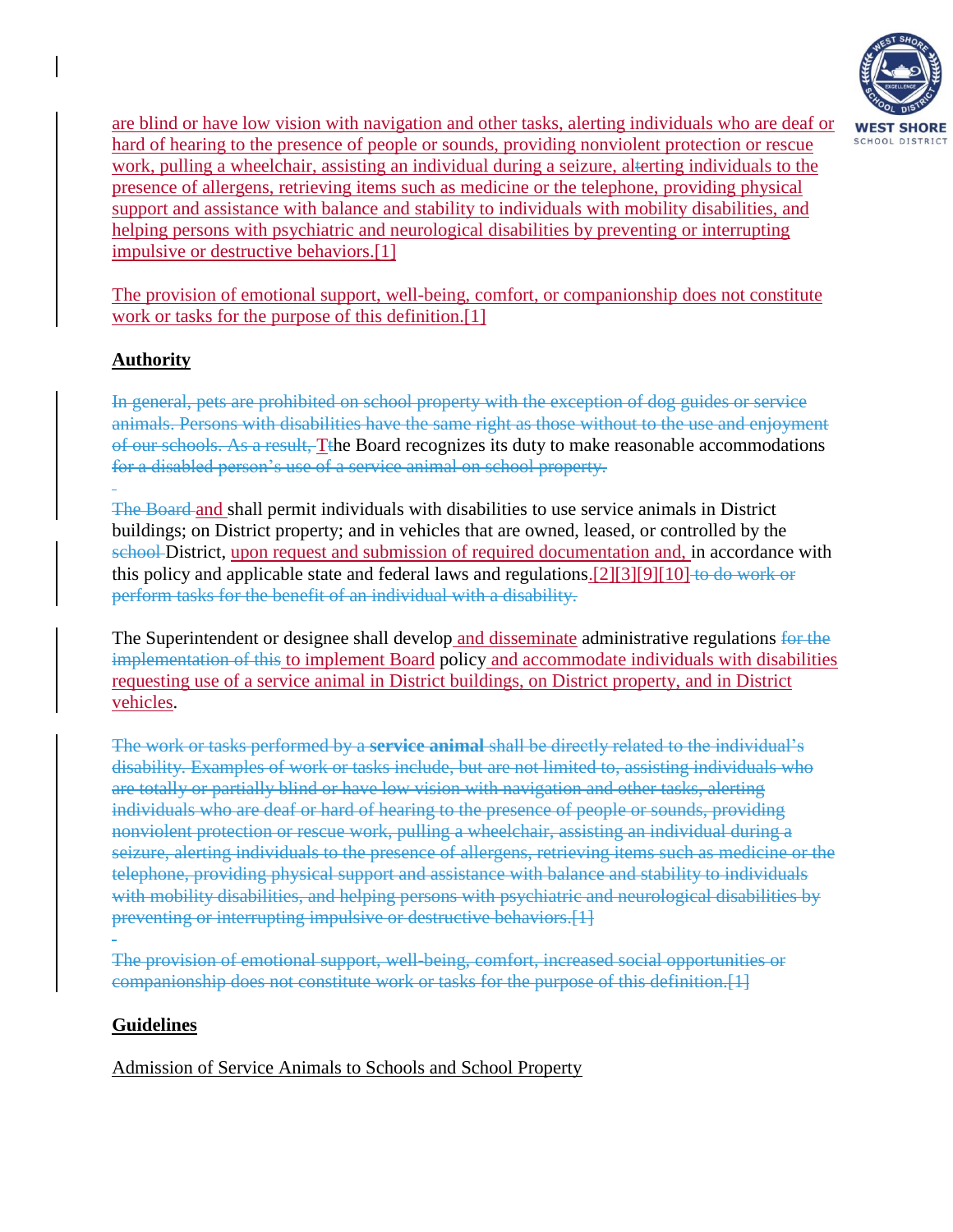

An employee individual with a disability may submit a request to bring a service animal to school for educational or employment purposes. However, there is no automatic right to be accompanied by a service animal in the school setting. The District will conduct an individualized assessment in accordance with applicable law to determine if the individual student has the ability to supervise, care, and control the service animal before agreeing to allow the service animal to accompany the studentindividual on a full-time basis.[4]. An employee seeking to bring a service animal to work must comply with the requirements as set forth in this policy and any administrative guidelines governing this issue.

Upon request by a parent/guardian to have a service animal accompany a student, the District reserves the right to evaluate the student and service animal in the school setting to determine if he or she has the ability to supervise, care and control the service animal before agreeing to allow the service animal to accompany the student on a full time basis.[4]

Parents/Guardians of students with disabilities who believe the student needs to bring a service animal to school in order to receive a free and appropriate public education, shall notify the building principal or the Section 504 or IEP team. The appropriate team shall evaluate the request to use the service animal in school, gather necessary information, and determine whether the student requires the service animal during the school day or at school activities. This may include a request for parental permission to formally assess the student's education-based needs that might include alternative methods of accommodating needs. Any service animal accompanying a student with a disability to school or school activities shall be handled and cared for in a manner detailed in the student's IEP or Section 504 Service Agreement.[11]

Before a service animal shall be allowed in a District building, or on District property or vehicles, the District shall request the following documentation from the owner or handler of the animal:

- 1. Whether the animal is required because of a disability;[4]
- 2. Description of the specific work or tasks the service animal is expected to perform in relation to the individual's disability;[4] and
- 3. Proof of current vaccinations and immunizations of the service animal.[5]

The owner or handler of a service animal shall solely be responsible for: [4]

- 1. Supervision and care of the animal, including any feeding,  $\Theta$  exercising, clean up, and stain removal.
- 2. Reimbursing the District for any costs associated with clean-up, stain removal, or damages to District buildings, property, and vehicles caused by the animal.
- 3. Control of the animal at all times through the use of a harness, leash, tether, or by other effective means.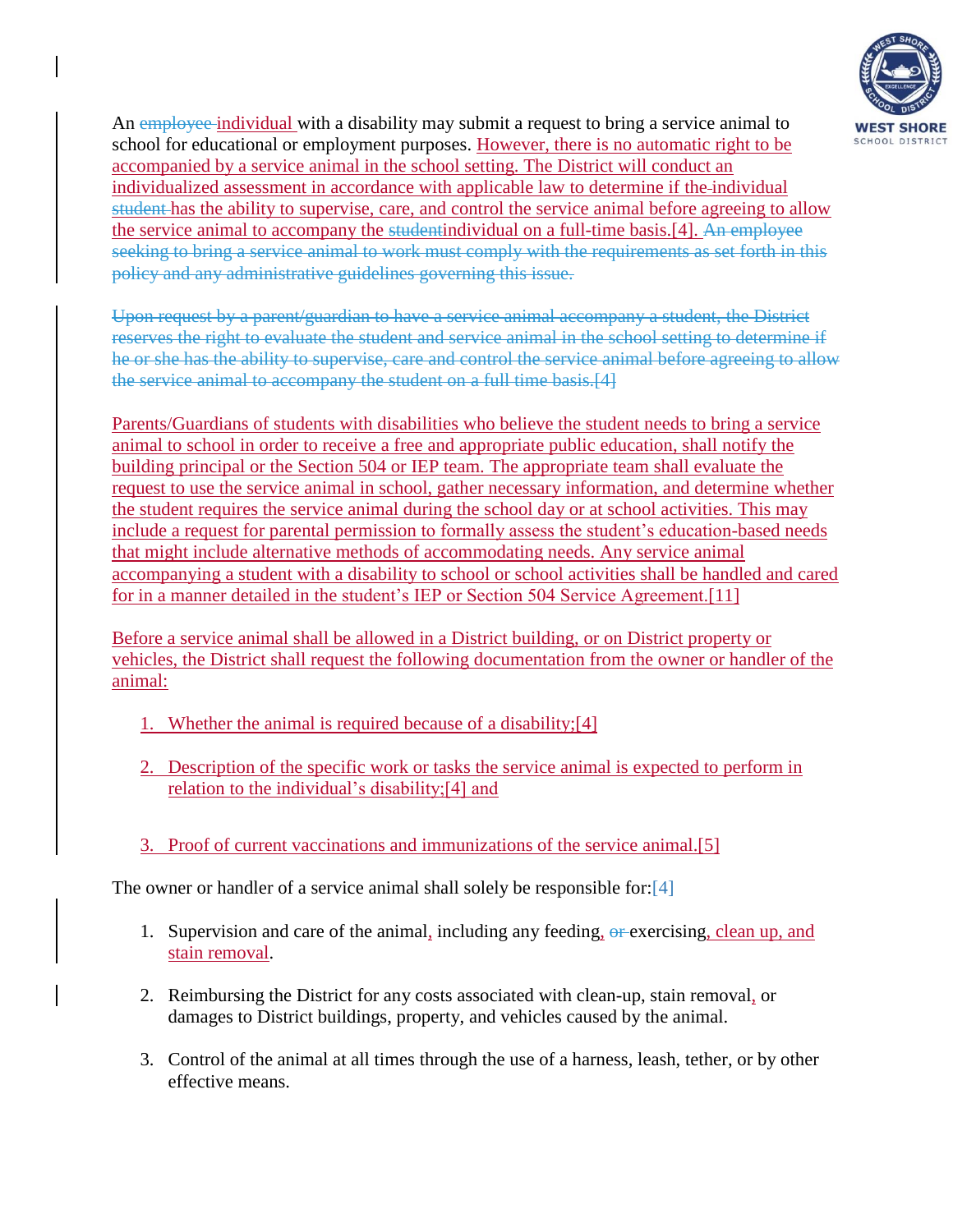

- 4. Injuries to students, employees, volunteers, and visitors caused by the animal.
- 5. Ensuring that the District is provided annual submissions of with a health certificate that evidences the animal is currently in good health, free from parasites, and has received all required licenses and recommended vaccinations and immunizations[.\[5\]](http://www.agriculture.state.pa.us/portal/server.pt/gateway/PTARGS_0_2_24476_10297_0_43/AgWebsite/LegalDetail.aspx?name=Rabies-Prevention-and-Control-in-Domestic-Animals-and-Wildlife-Act&navid=13&parentnavid=0&legalid=365&)
- 6. Clear identification of the animal as a service animal by securing on the animal's back That any dog guide wear a harness, backpack, or vest. identifying them as being in service.

District administrators may exclude a service animal from District buildings, property, and vehicles under the following circumstances

- 1. Presence of the animal poses a direct threat to the health and safety of others.
- 2. Owner or handler is unable to control the animal.
- 3. Animal is not housebroken.
- 4. Presence of the animal would require a fundamental alteration to the program.

4.5. Presence of the animal significantly disrupts or interferes with the educational process.

#### Admission of Service Animals to Public Events

Individuals with disabilities may be accompanied by their service animals while on District property for events that are open to the general public. This right of access does not extend to the schools generally or to other activities that are not open to the general public[.\[9\]\[4\]\[](http://www.legis.state.pa.us/cfdocs/legis/LI/uconsCheck.cfm?txtType=HTM&yr=1955&sessInd=0&smthLwInd=0&act=222&chpt=0&sctn=3&subsctn=0)7]

School administrators may inquire of the owner or handler of an animal whether the animal is a trained service animal required because of a disability and the specific tasks that the animal has been trained to perform, but shall not ask questions about an individual's disability[.\[4\]](http://www.law.cornell.edu/cfr/text/28/35.136)

The District shall not require an owner or handler of a service animal to pay an extra charge for the animal to attend events for which a fee is charged[.\[4\]](http://www.law.cornell.edu/cfr/text/28/35.136)

### **Other Animals**

On a case by case basis, District Administration may permit service animals of other species as long as they meet the conditions outlined in this policy.

### Appealing a Denial of a Request for a Service Animal

Any individual with a service animal who is aggrieved by a decision to exclude, limit, or remove a service animal may appeal that decision in accordance with An appeal to the Administration's determination regarding the qualification of or the need for a service animal may be made using